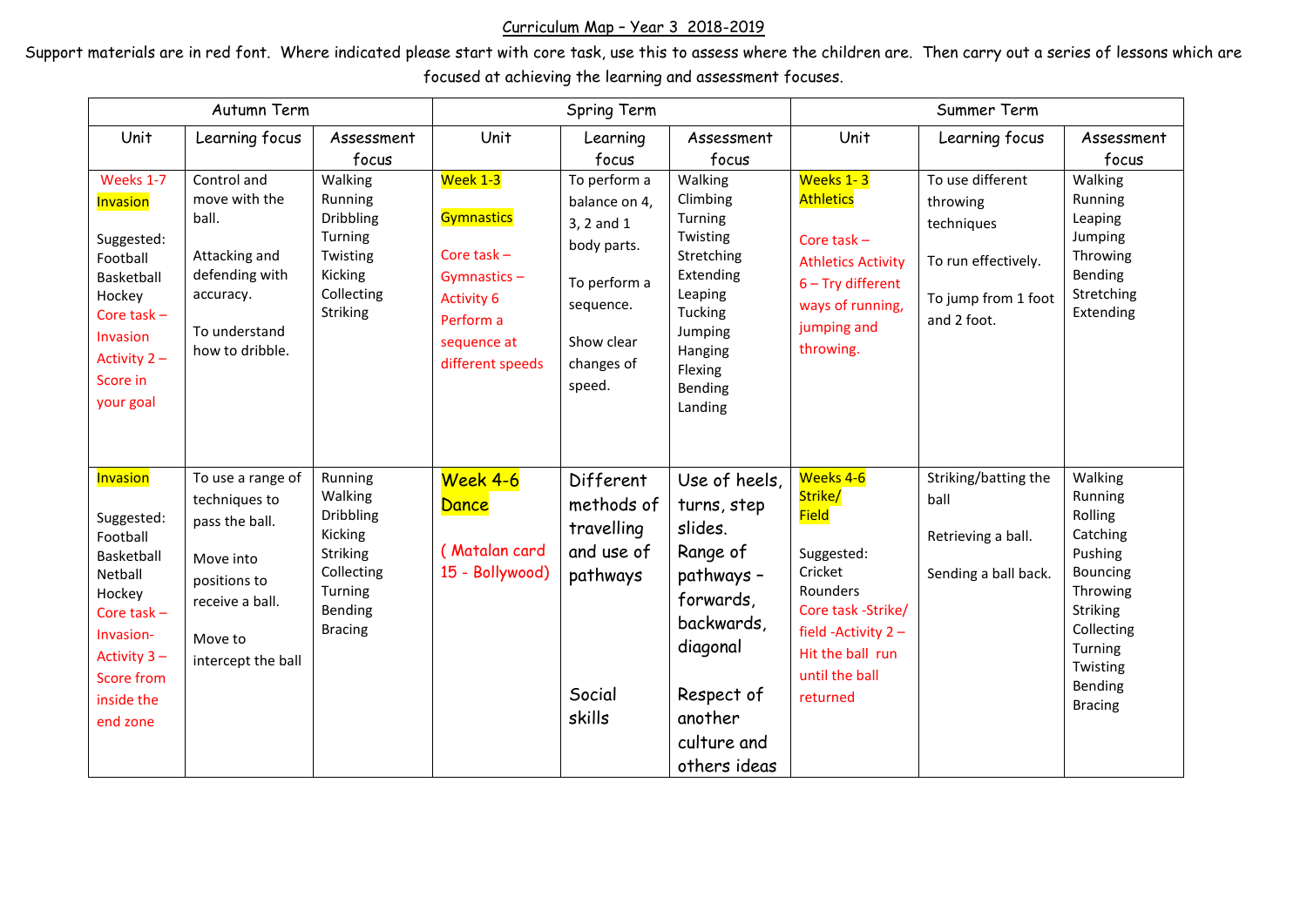## Curriculum Map – Year 3 2018-2019

Support materials are in red font. Where indicated please start with core task, use this to assess where the children are. Then carry out a series of lessons which are focused at achieving the learning and assessment focuses.

| Dance<br>Week 8-<br>12<br>(Core<br>task-<br>Dance<br><b>Activity 3</b><br>- Make a<br>dance that<br>looks like<br>machinery.<br>Also the<br>Matalan<br>card 7<br>Machinery | Coordination<br>Creativity<br>And<br>Imagination | To use<br>variety of<br>levels and<br>speeds.<br>To use<br>different<br>parts of the<br>body.<br>To develop<br>own ideas. | Weeks 8-10<br>Multi skills (SAQ)<br>Use Health and<br><b>Fitness</b><br><b>Programme Pack</b><br>in PE file     | To be able to<br>sprint for 30<br>seconds non-<br>stop.<br>To be able to<br>perform<br>aerobic<br>exercise for<br>30 minutes.<br>To show<br>control and<br>co-ordination<br>in movement. | Walking<br>Running<br>Bounding<br>Hopping<br>Leaping<br>Jumping<br>Skipping<br>Turning<br>Twisting<br>Bending<br>Stretching | Weeks 8-12<br>O&A |  |
|----------------------------------------------------------------------------------------------------------------------------------------------------------------------------|--------------------------------------------------|---------------------------------------------------------------------------------------------------------------------------|-----------------------------------------------------------------------------------------------------------------|------------------------------------------------------------------------------------------------------------------------------------------------------------------------------------------|-----------------------------------------------------------------------------------------------------------------------------|-------------------|--|
|                                                                                                                                                                            |                                                  |                                                                                                                           | <b>Weeks 11-13</b><br>Net/wall<br>Suggested:<br>Tennis<br>Badminton<br>Volleyball<br>Core task $-$<br>Net/wall- | Throw the ball<br>high at a<br>distance.<br>Throwing a<br>ball over a net<br>accurately.<br>Use the<br>forehand shot                                                                     | Running<br>Catching<br>Pushing<br>Carrying<br>Bouncing<br>Throwing<br>Collecting<br>Turning<br>Twisting<br>Extending        |                   |  |